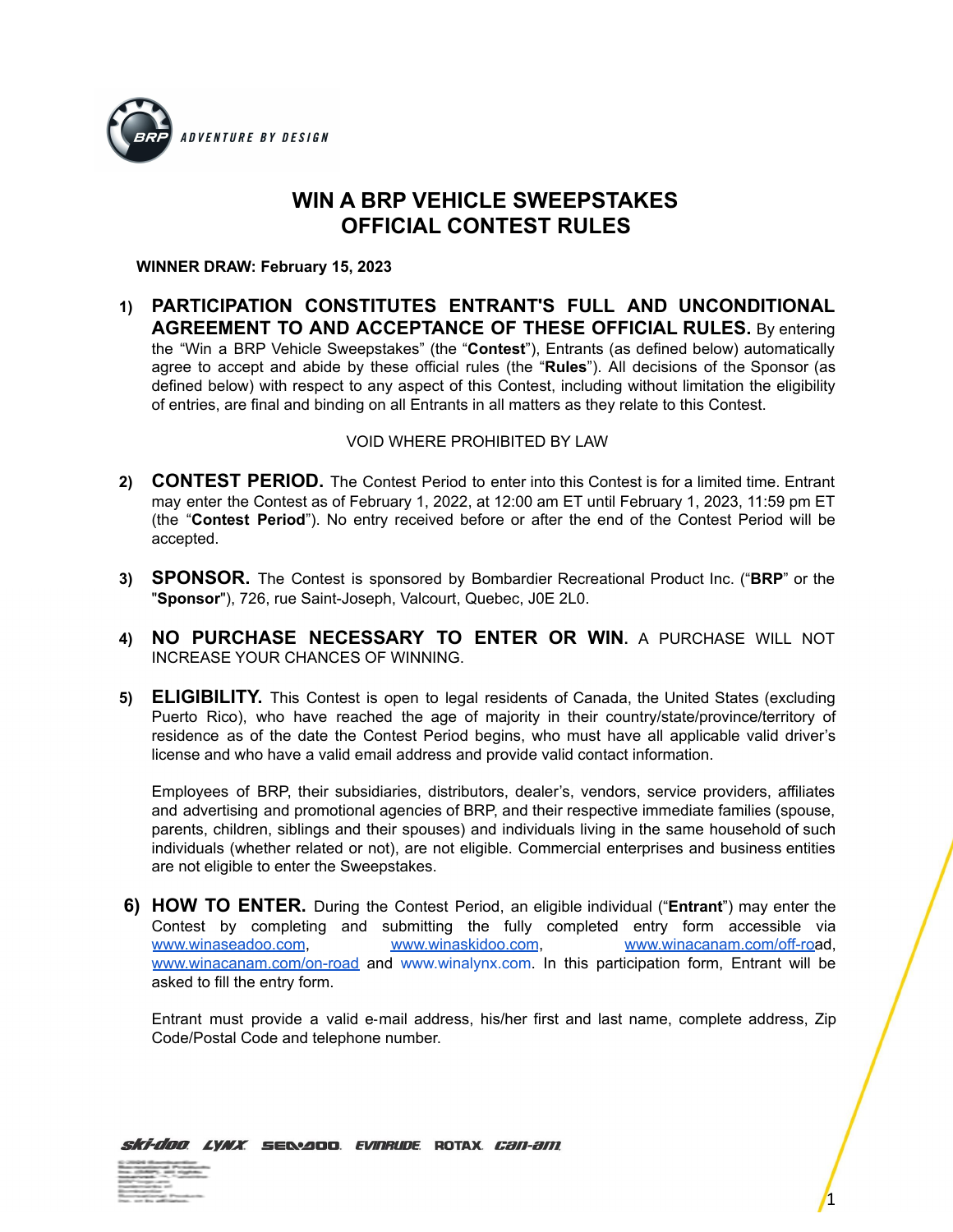

All entries that are incomplete, illegible, damaged, irregular, have been submitted through illicit means, or do not conform to or satisfy any condition of the Rules may be disqualified by the Sponsor, to his sole discretion, acting reasonably.

- **7) ONE ENTRY PER PERSON.** Participants may only submit one entry using the same information per URL.
- **8) DRAW.** Sponsor will, randomly draw, among the valid entries received, one (1) entrant (a "**Winner**"). Draw will be made at the Sponsor office located at 726, rue Saint-Joseph, Valcourt, Québec, J0E 2L0 on February 15, 2023.

The Winner will be randomly draw amongst the valid entries.

Chances of being drawn as the Winner depend on the number of valid entries.

Decisions of the Sponsor in the draw of the Winner and all matters relating to this Contest are final and binding.

Sponsor shall not be held responsible for any delays occurring for any reason outside of its control.

To be declared as a Winner, an Entrant must have complied with, be in compliance with, and continue to comply with the Rules. In the event that any Entrant does not comply with all the provisions as contemplated in these Rules, Sponsor may disqualify them and, at its sole and absolute discretion, either draw another Winner or proceed without involving another Entrant. Sponsor shall be fully and completely released and discharged from any liability or responsibility in this regard.

- **9) NOTIFICATION TO WINNER.** Sponsor will attempt to contact the Winner between 9:00 AM ET and 5:00 PM ET, Monday to Friday, for a period of five (5) business days following the date of the draw. If Sponsor is not able to make contact directly with the Winner within the allotted time, using the email address and telephone number the Winner will have provided, then Sponsor may, at its sole and absolute discretion, either draw another Entrant or proceed without involving another Entrant. Sponsor is not responsible for failed attempts to notify the Winner.
- **10) PRIZE DELIVERY.** A Sponsor representative will contact the Winners to make the Prize delivery arrangements.
- **11) PRIZE.** The choice of one (1) **fully**‐**accessorized Sea**‐**Doo® watercraft with a MOVE™ trailer** (MSRP: Up to \$20,000 USD / \$24,000 CAD) or one (1) **fully-accessorized Ski-Doo® snowmobile** (MSRP: Up to \$20,000 USD / \$24,000 CAD) or one (1) **fully accessorized Can-Am® Off-Road vehicle** (MSRP: Up to \$20,000 USD / \$24,000 CAD) or one (1) **fully accessorized Can-Am® On-Road vehicle** (MSRP: Up to \$20,000 USD / \$24,000 CAD) or one (1) **fully accessorized Lynx® vehicle** (MSRP: Up to \$20,000 USD / \$24,000 CAD).

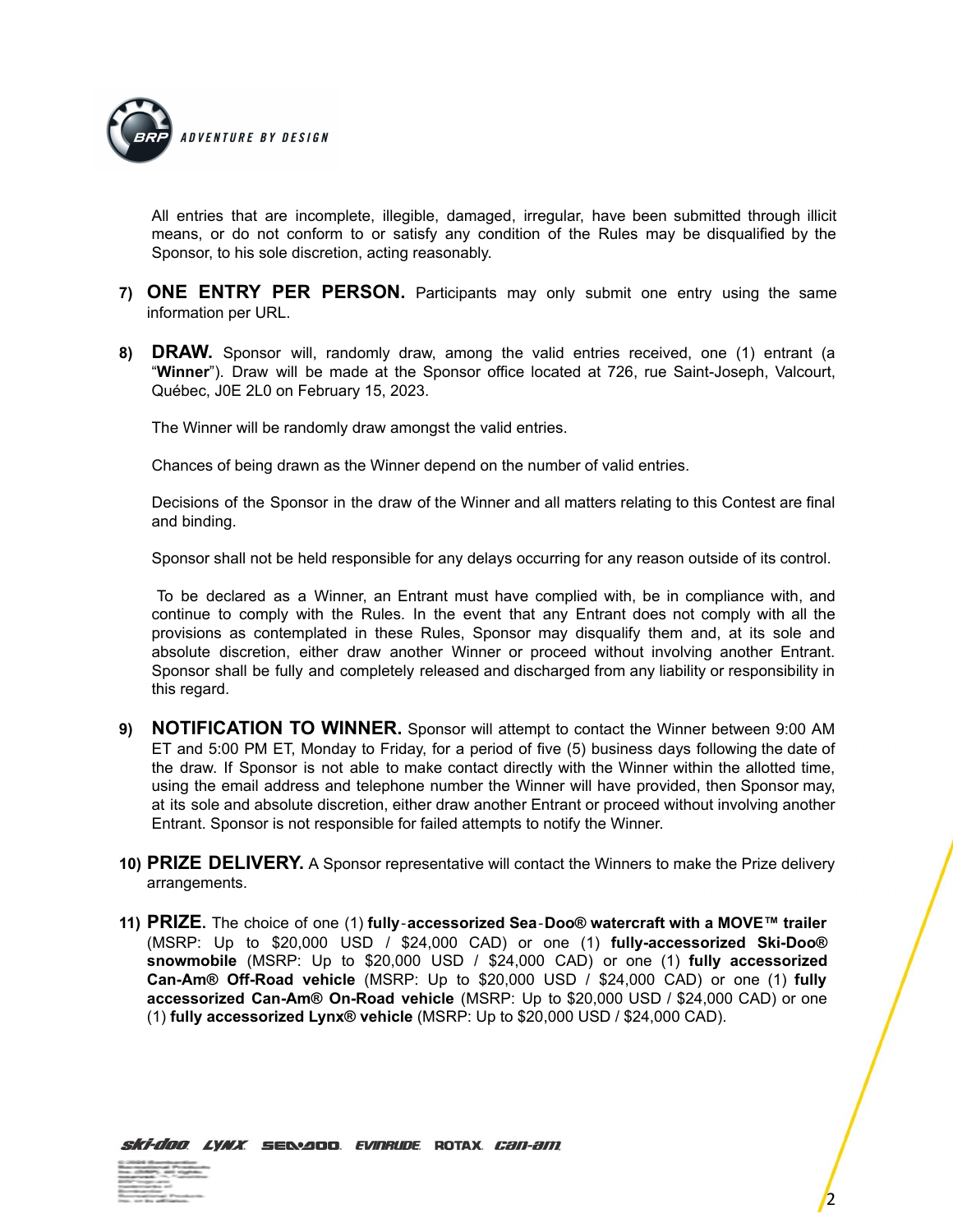

The first prize Winner will be responsible for transporting the unit from their local Dealership to their desired location. Winner will also be responsible for ensuring they have the right license(s) and registrations to be able to operate the vehicle in their respective state/territory/province of residence. Prize may not be exactly as shown.

Sponsor does not guarantee the date of delivery of the vehicle, which delivery may be subject to inventory and availability.

- **12) OTHER EXPENSES.** All other expenses not specifically listed in the description of the Prize, are the sole responsibility of the Winner including but not limited to: taxes, licences and permits, vehicle registrations, delivery costs, insurance, and accessories.
- **13) NO CASH ALTERNATIVE.** By accepting the Prize, Winners consent to the use of their name, photograph, image, voice, and statements related to the Contest, for advertising purposes, without further compensation. Winners shall authorize BRP to use this content for any purposes, including advertising and marketing. There are no transfers, substitution and Prize is non-refundable. **NO CASH ALTERNATIVES FOR ANY PRIZE**, except at the option of the Sponsor, who may substitute a prize of equal or greater value if advertised Prize becomes unavailable or if the Sweepstakes is not capable of running as planned for any reason beyond Sponsor's reasonable control.
- **14) AFFIDAVIT OF ELIGIBILITY.** Before being declared as a Winner and be admissible to win a Prize, the Winner must-complete an affidavit of eligibility and, if applicable, a liability/publicity release and/or a non-disclosure agreement, a W-9 form and a mathematical skill testing question. The Winner must agree and comply with any Prize related third party's requirements and policies. All relevant documents must be signed and returned to Sponsor within five (5) business days from the time they have been sent by Sponsor, or the prize may be forfeited.
- **15) LIMITATION OF LIABILITY.** Sponsor assumes no responsibility for incorrect or inaccurate capture of entry information, human or technical error, failure of the internet or the website during the Contest, for any problems or technical malfunction of any telephone network or lines, computer on-line systems, servers, access providers, computer equipment, software, failure of any email or traffic congestion on the internet or at any website, seeding or printing errors, lost, delayed or garbled data or transmissions, or any combination thereof including any injury or damage to an entrant's or any other person's computer related to or resulting from playing or downloading any material in the promotion.

Sponsor is not responsible for lost, late, damaged, misdirected, defaced, mutilated, illegible, incomplete, postage-due, or altered mail or Prize claims or other entries or matters pertinent to this Contest. The Sponsor is not responsible for printing, distribution or production errors or errors by mechanical readers or for lost, late, misdirected or postage-due mail or entries. In the event that production, seeding, printing or other errors cause more than the stated number of prizes of any category to be claimed, Sponsor reserves the right to suspend delivery of prizes, without prior notice, subject to the approval of the Régie des alcools, des courses et des jeux of the province of Québec or relevant authorities.

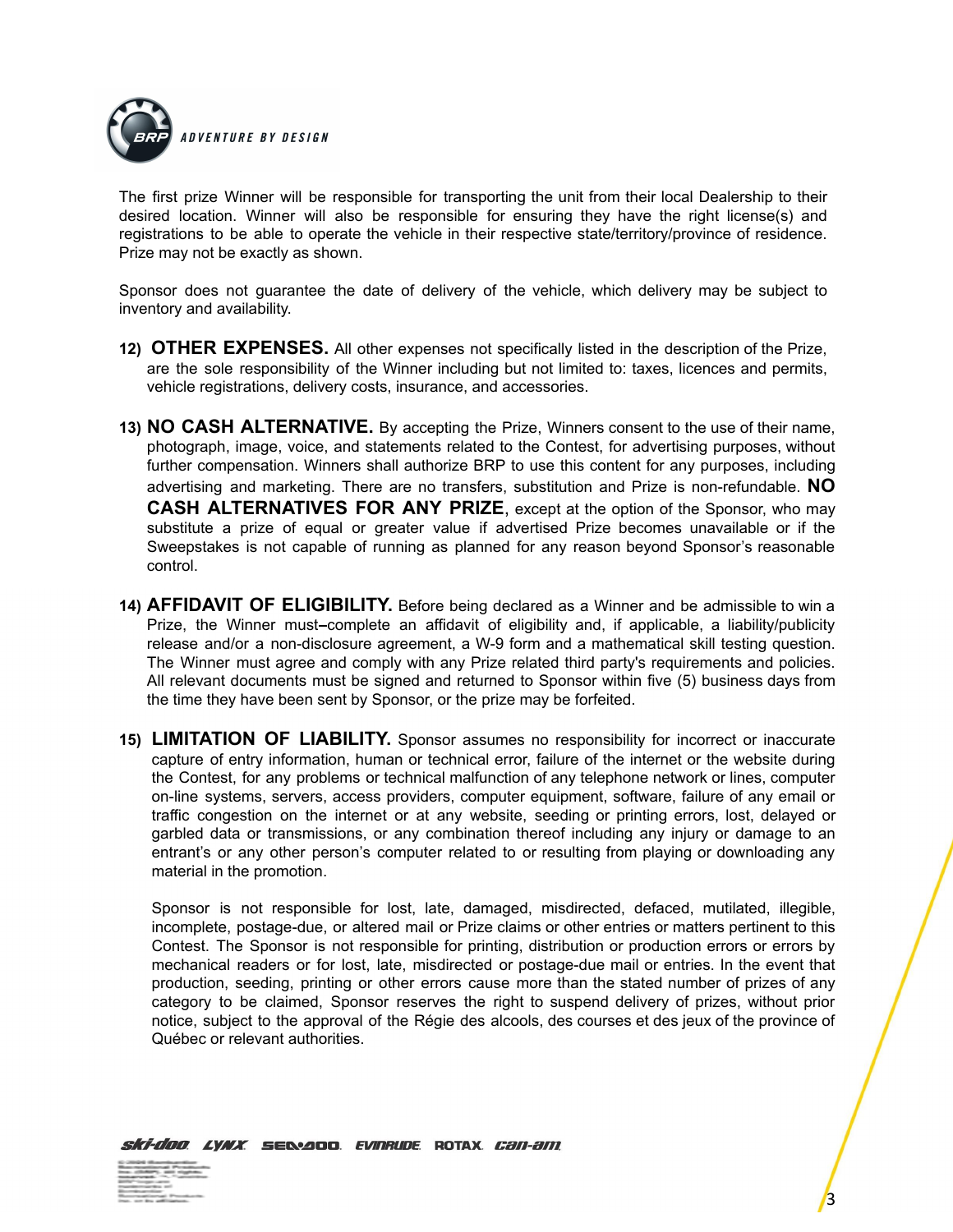

- **16) PRIVACY.** By entering this Contest, each Entrant consents to the collection, use and distribution of his or her personal information (information that identifies an Entrant as an individual, such as telephone number, age, home address, Facebook/Instagram/Twitter account information, as applicable, etc.) for the purposes of implementing, administering and fulfilling this Contest. If Entrants should so elect by opting-in, Sponsor may communicate with such Entrants about the Sponsor's products/services/offers. Sponsor will not sell or transmit any of an Entrant's personal information to third parties except for the purposes of administering this Contest. Please see the Privacy Policy of Sponsor at <http://www.brp.com/en/privacy-policy.html> for information on the policy towards maintaining the privacy and security of the information.
- **17) PUBLICITY.** By accepting the prize, the Winner agrees that the Sponsor and its respective designees may use his/her name, photographs, videos, likenesses, sobriquet and voice, city of residence, biographical information, prize information and/or statements about this Contest for advertising and/or publicity purposes in any and all media (now or hereafter known) throughout the world, in perpetuity and without compensation, notification, or permission, unless otherwise prohibited by law.
- **18) RELEASE AND LIABILITY.** By entering this Contest, Entrants forever release and hold harmless the Sponsor, its advertising and promotional agencies, their affiliates and respective directors, officers, owners, partners, employees, agents, dealers, representatives, successors and assigns from any and all damages, injuries, death, loss, or liability to person or property due, in whole or in part, directly or indirectly, by reason of entering the Contest, the acceptance, possession, use or misuse of any prize, or while preparing for and/or participating in any Contest and/or prize-related activity.
- **19) WAIVER.** By entering this Contest, winner acknowledges and agrees that Bombardier Recreational Products Inc., their affiliates and their respective officers, directors, employees, dealers, agents and insurers and the Contest Application Provider (collectively, "the Released Parties") (i) shall have no liability of any kind whatsoever with respect to this Contest and/or the awarding or use of the Prize, (ii) make no warranty, guaranty or representation of any kind concerning the Prize, (iii) disclaim any implied warranty of merchantability or fitness for any purpose, and (iv) are not liable for injury, accident, loss or damage of any kind resulting from the acceptance, conveyance or use of the Prize or from participating in this Contest. The Release Parties are not responsible for typographical errors or any other errors in the offer or administration of this Contest, including but not limited to errors in the advertising, the Official Rules, the draw and announcement of winners, or the distribution of the Prize.
- **20) CHOICE OF APPLICABLE LAW AND CHOICE OF FORUM CLAUSE.** All issues and questions concerning the construction, validity, interpretation and enforceability of these Rules, or the rights and obligations of Entrants and the Sponsor in connection with the Contest, shall be governed by, and construed in accordance with, the laws of the Province of Quebec and the federal laws that are applicable.

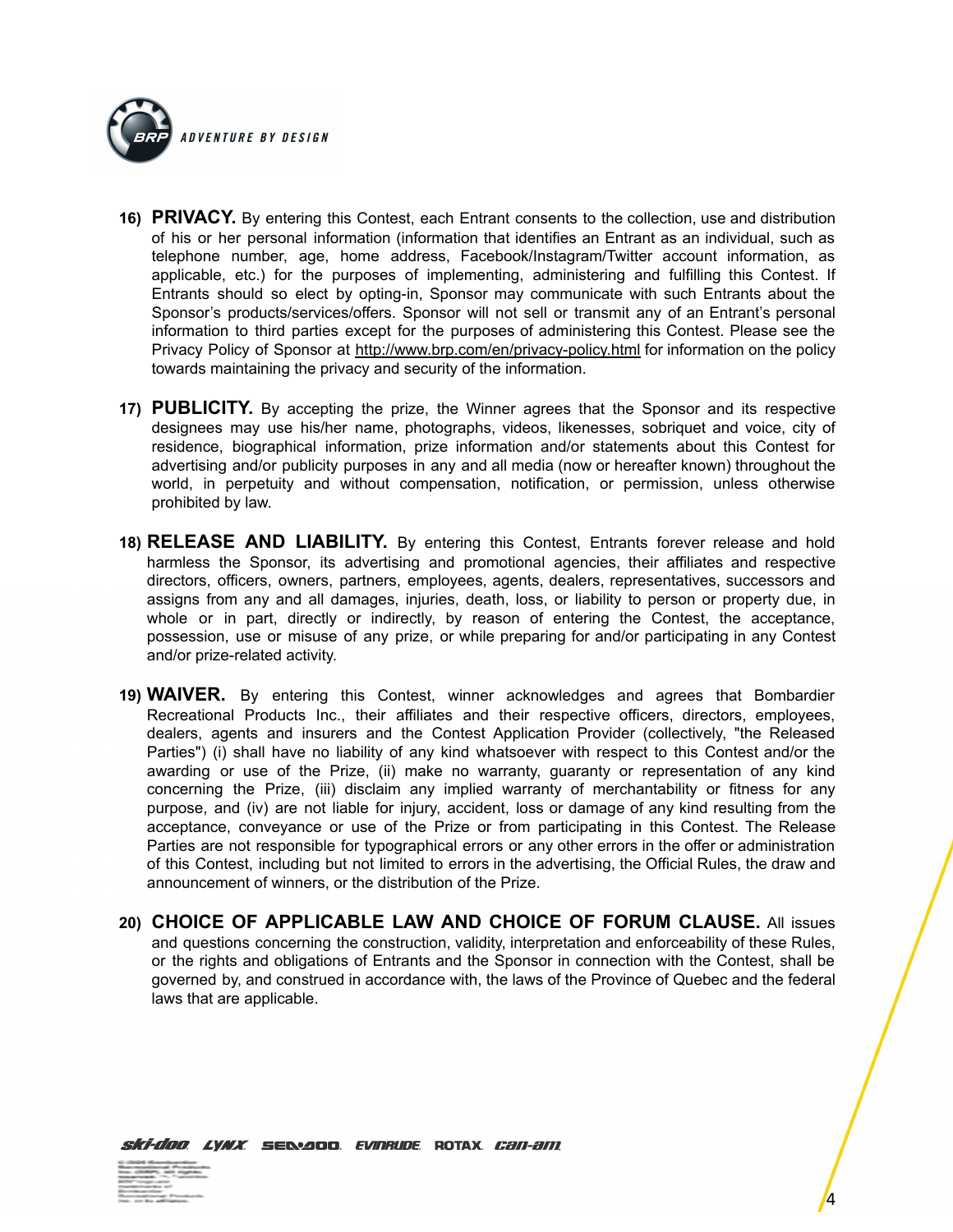

Any litigation respecting the conduct or organization of a publicity Contest may be submitted to the *Régie des alcools, des courses et des jeux* for a ruling. Any litigation respecting the awarding of a prize may be submitted to the board only for the purpose of helping the parties reach a settlement.

The invalidity or unenforceability of any provision of these Rules shall not affect the validity or enforceability of any other provision. If any provision is determined to be invalid or otherwise unenforceable, these Rules shall be construed in accordance with their terms as if the invalid or unenforceable provision was not contained therein. Void where prohibited by law.

- **21) PRIORITY**. In the event of any discrepancy or inconsistency between the Rules contained herewith and the rules contained in any Contest related materials, including but not limited to Contest entry forms, marketing materials, short notice or advertisement of any sort, the terms and conditions of the Rules herewith shall prevail, govern and control over any other terms and conditions.
- **22) INTELLECTUAL PROPERTY.** All intellectual property, including but not limited to trademarks, names, logos, designs, promotional materials, web pages, source codes, drawings, illustrations, slogans and representations are owned by the Sponsor. All rights are reserved. Unauthorized copying or use of any copyrighted material or intellectual property without the express written consent of its owner is strictly prohibited.
- **23) LANGUAGE.** In the event of any discrepancy or inconsistency between the English language version and any other version of these Rules in another language, the English version shall prevail.
- **24) HEADINGS.** Headings are provided for convenience purposes only and shall not affect any construction or interpretation of these Rules.
- **25) TERMINATION.** Sponsor reserves the right to terminate this Contest at any time without liability. Sponsor is not responsible if, for any reason, its websites are not capable of running as planned, or for any infection by computer virus, bugs, tampering, unauthorized intervention, fraud, technical failures, or any other causes beyond the control of Sponsor which corrupt or affect the administration, security fairness, integrity or proper conduct of this Contest or of any person's computer hardware or software. Sponsor also reserves the right to terminate, modify or suspend the Sweepstakes if Sponsor is not capable of running it as planned for any reason beyond Sponsor's reasonable control. Should the Sweepstakes be terminated prior to the stated expiration date, notice will be posted on [www.winaseadoo.com,](http://www.winaseadoo.com) [www.winaskidoo.com](http://www.winaskidoo.com), [www.winacanam.com/off-road,](http://www.winacanam.com/off-road) [www.winacanam.com/on-road](http://www.winacanam.com/on-road) and [www.winalynx.com.](http://www.winalynx.com/)
- **26) PUBLICATION OF THE RULES.** These rules are published on the following [www.winaseadoo.com](http://www.winaseadoo.com), [www.winaskidoo.com,](http://www.winaskidoo.com) [www.winacanam.com/off-road,](http://www.winacanam.com/off-road) [www.winacanam.com/on-road](http://www.winacanam.com/on-road) and [www.winalynx.com.](http://www.winalynx.com/)
- **27) NAME OF WINNER(S).** For the name of the Winner; send a self‐addressed stamped envelope to be postmarked by June 30, 2023 to: Bombardier Recreational Products Inc., Win a BRP Vehicle Sweepstakes, 726 Saint-Joseph Street, Valcourt, Quebec, J0E 2L0.